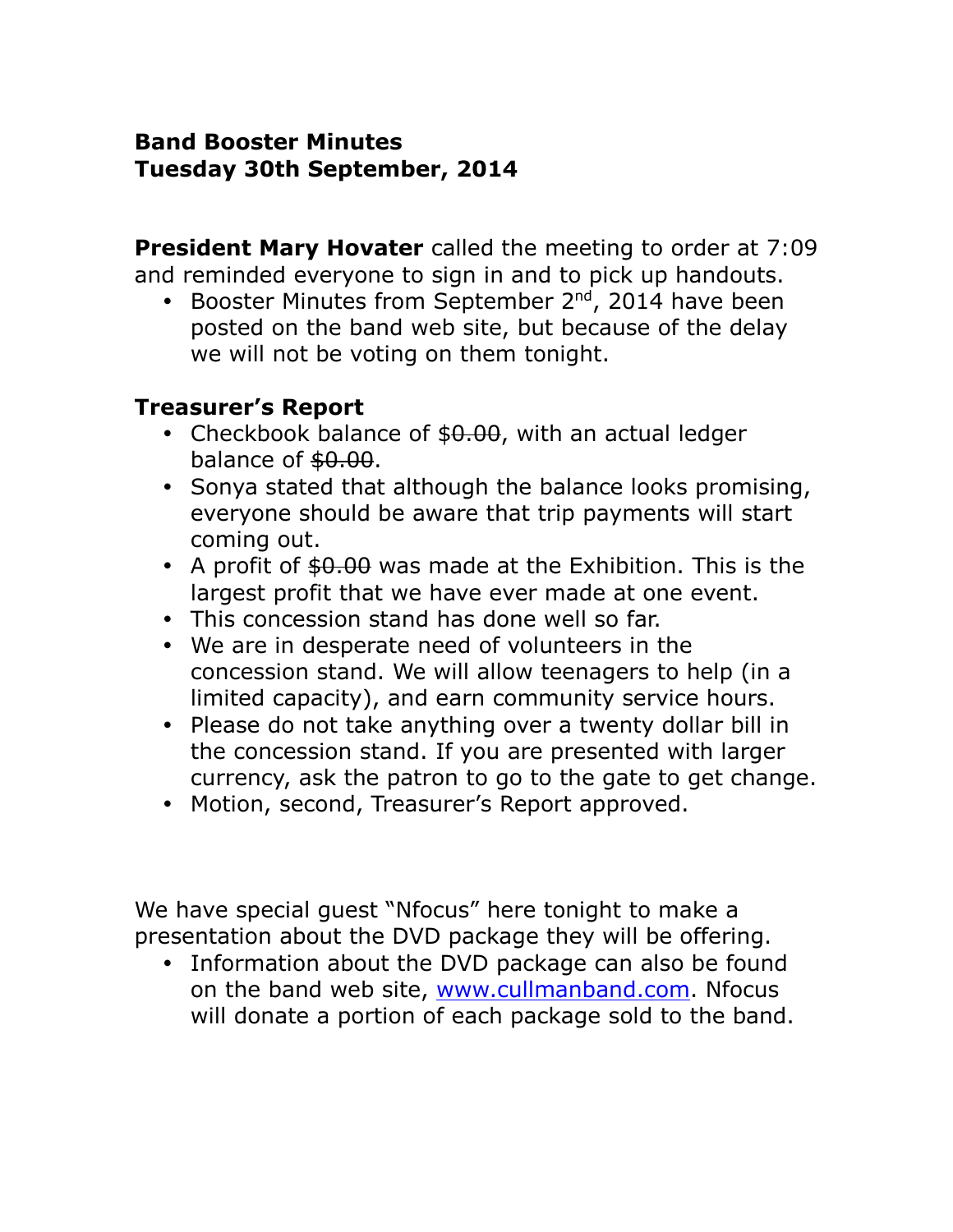- Mary stressed how badly we need volunteers to work in the concession stand.
- We are going to try and fulfill funnel cake orders by ticket. This is the only real area that poses problems in the concession stand and we are trying to find a way to alleviate the confusion. We are open to suggestions.
- Thank you to the water volunteers.
- Uniforms; Black socks! Please make sure your student has black socks, LaTonya has given out many pairs, and supply is running low.
- Chaperones; Jackie stated that she has had fourteen every time, it is great!
- Transportation; Marcia Stringer is not present at the meeting.
- Pit (Equipment) Crew; John Sisk, the left front tire on the band truck needs to be checked. The pin off the tongue on the yellow cart needs to be replaced.

Kim Odom ask what time the Middle School games occur, 5:00.

- Public Relations: Katherine McElroy, thanks for all the pictures. If you would like to email me pictures, you can forward them to [kmcleroy5@gmail.com.](mailto:kmcleroy5@gmail.com)
- Amy Rama, everything is in place for the Band Card Party. It will take place at 6:00 on Thursday, October 23 at Rumor's Deli. Parents can attend and purchase a select group of sandwiches for \$7.00.

#### **Mrs. Bean's Report**

- Mrs. Bean will not be presenting a report tonight due to a family death.
- Mr. McDowell, October  $2^{nd}$  will be the last middle school home game. The Middle School Band will join the High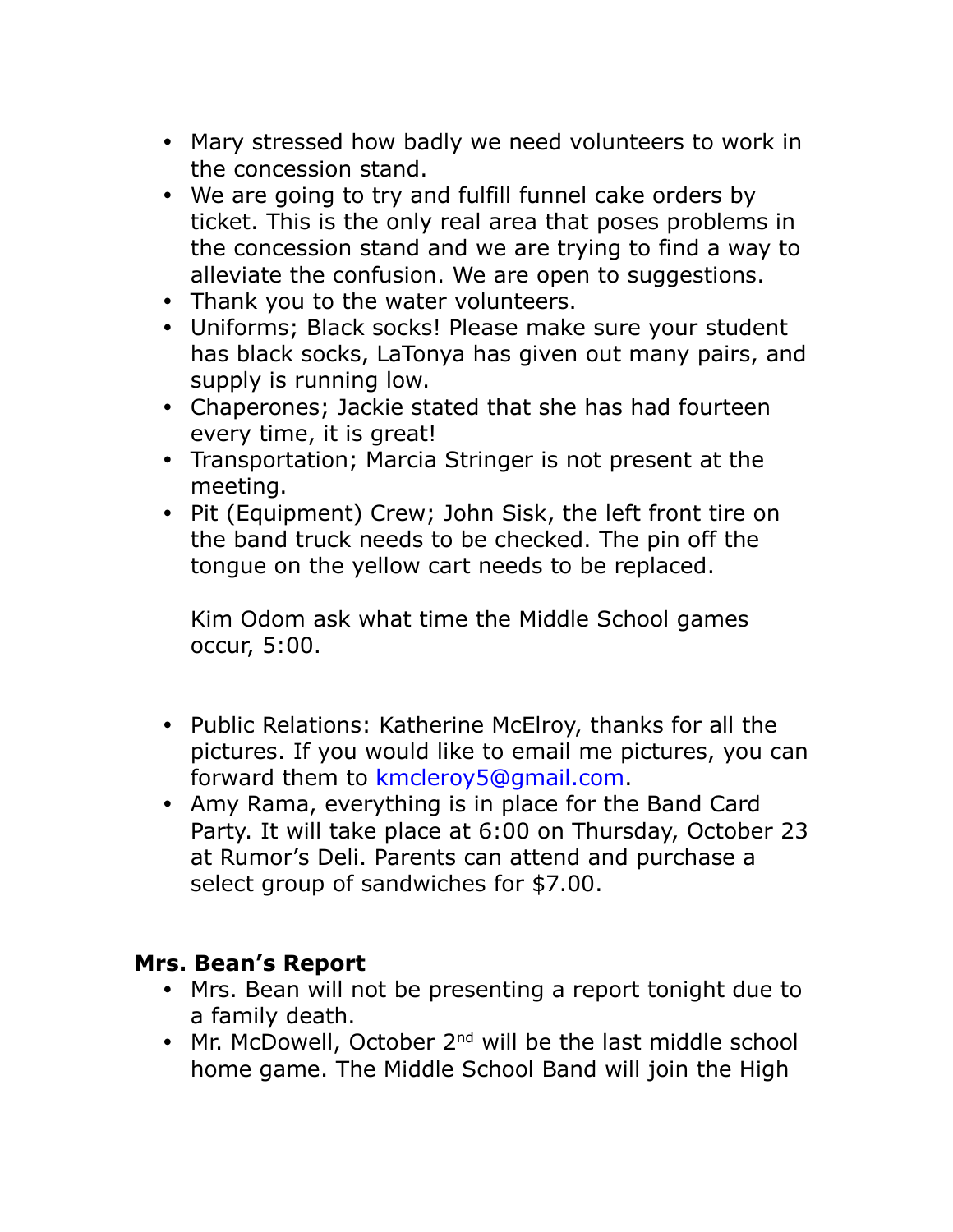School Band in the stands for Homecoming, and will arc on the track after halftime to perform. Mrs. Thrasher said that the timpani grant went through. Upcoming performances: Veterans Day, Thanksgiving, Christmas Parade.

## **Mr. Smith**

- The only change in the calendar is the October 14<sup>th</sup> rehearsal which has been cancelled. If we don't know it by now, we aren't going to.
- The North Alabama Marching Invitational Contest schedule has not been received yet, as soon as it is received it will be emailed out along with the itinerary.
- Bonfire will be at 6:45, the band will perform their halftime show after the fourth quarter of this Fridays' Homecoming game against Athens.
- Individual band pictures will be October 21st.
- The rest of the calendar is self-explanatory.
- Note about the Orlando itinerary, the Nascar Grille will closing for good on November  $1<sup>st</sup>$ . Other arrangements are being made as to the location of this meal.
- If the football team progresses to the playoffs so does the band. Where they go, we go.
- Christmas Concert will be held at Wallace, Spring Concert at the Civic Center.

# **Question:**

 LaTonya Boike, "What time are band pictures on the 21st?"

 $\sim$ All day, students will need to bring bibbers, jacket, and instrument. Visual needs to bring costume.

• Sonya Hines, "What about students taking medication on the trip?"

 $\sim$ It is handled through the school, proper paper work needs to be filled out and a designated person will be